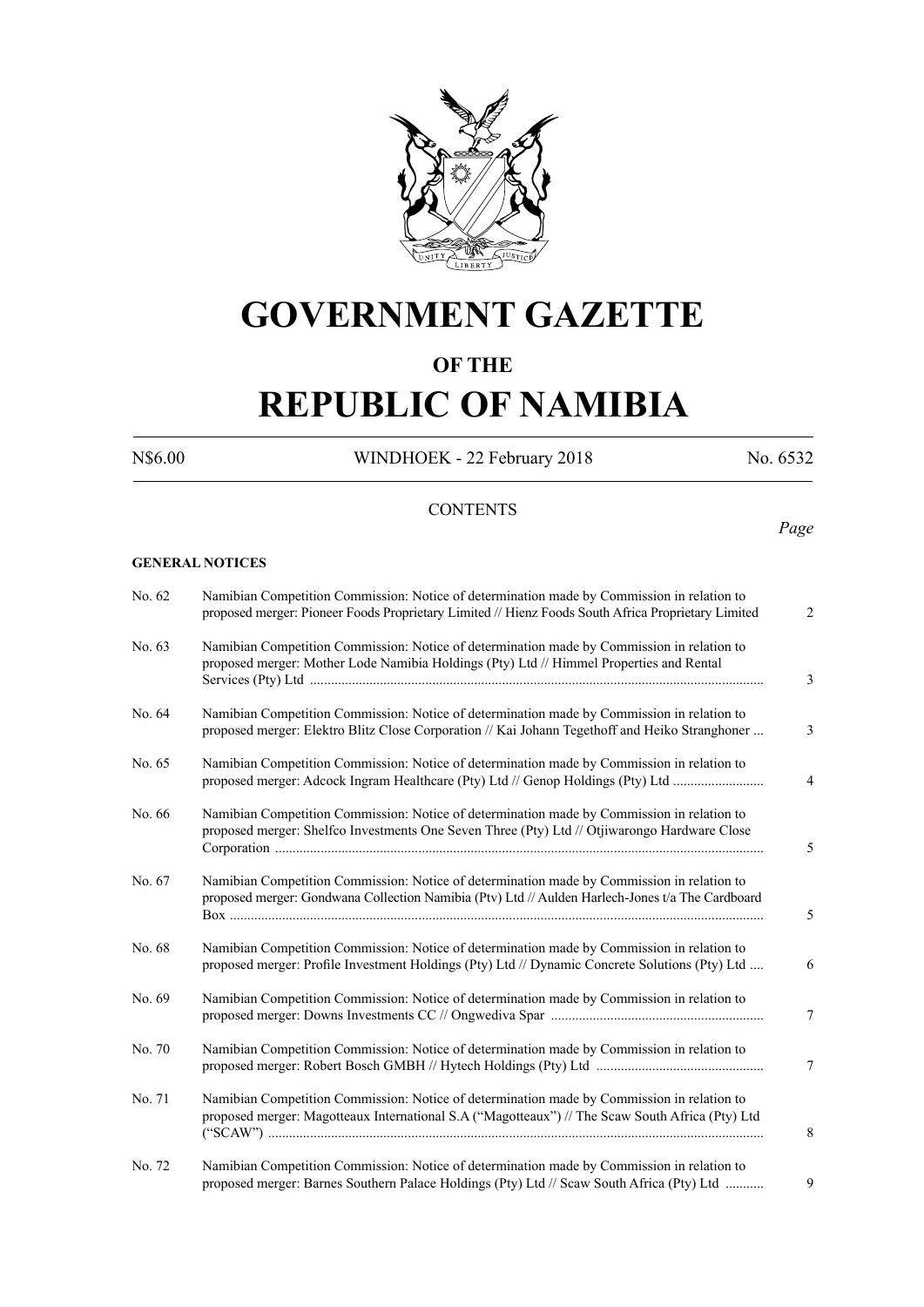|  | Government Gazette 22 February 2018 | 6532 |
|--|-------------------------------------|------|
|--|-------------------------------------|------|

| No. 73 | Namibian Competition Commission: Notice of determination made by Commission in relation to<br>proposed merger: Business Venture Investments No. 2032 (Pty) Ltd // Waco International Holdings | 9  |
|--------|-----------------------------------------------------------------------------------------------------------------------------------------------------------------------------------------------|----|
| No. 74 | Namibian Competition Commission: Notice of determination made by Commission in relation to                                                                                                    | 10 |

# **General Notices**

# **NAMIBIAN COMPETITION COMMISSION**

No. 62 2018

# NOTICE OF DETERMINATION MADE BY COMMISSION IN RELATION TO PROPOSED MERGER: PIONEER FOODS PROPRIETARY LIMITED *//* HIENZ FOODS SOUTH AFRICA PROPRIETARY LIMITED CASE NO.: 2017DEC0080MER

# Competition Act, 2003 (Act No. 2 of 2003) (Section 47(7), Rule 30)

- 1. The Commission has received notification of the abovementioned proposed merger on **15 December 2017.**
- 2. Please note that the Commission has **approved the proposed merger without conditions**.
- 3. The Commission's decision is based on grounds that the proposed transaction is not likely to prevent or lessen competition in Namibia, as envisaged by section 47(2) of the Competition Act, 2003.
- 4. Note that the Commission has the authority in terms of section 48(1) of the Act to revoke a decision approving the implementation of a proposed merger if -

 $\overline{\phantom{a}}$  , where  $\overline{\phantom{a}}$ 

- *(a) the decision was based on materially incorrect or misleading information for which a party to the merger is responsible; or*
- *(b) any condition attached to the approval of the merger that is material to the implementation is not complied with.*

# **T. KAULIHOWA Chairperson: BOARD TECHNICAL COMMITTEE Namibian Competition Commission**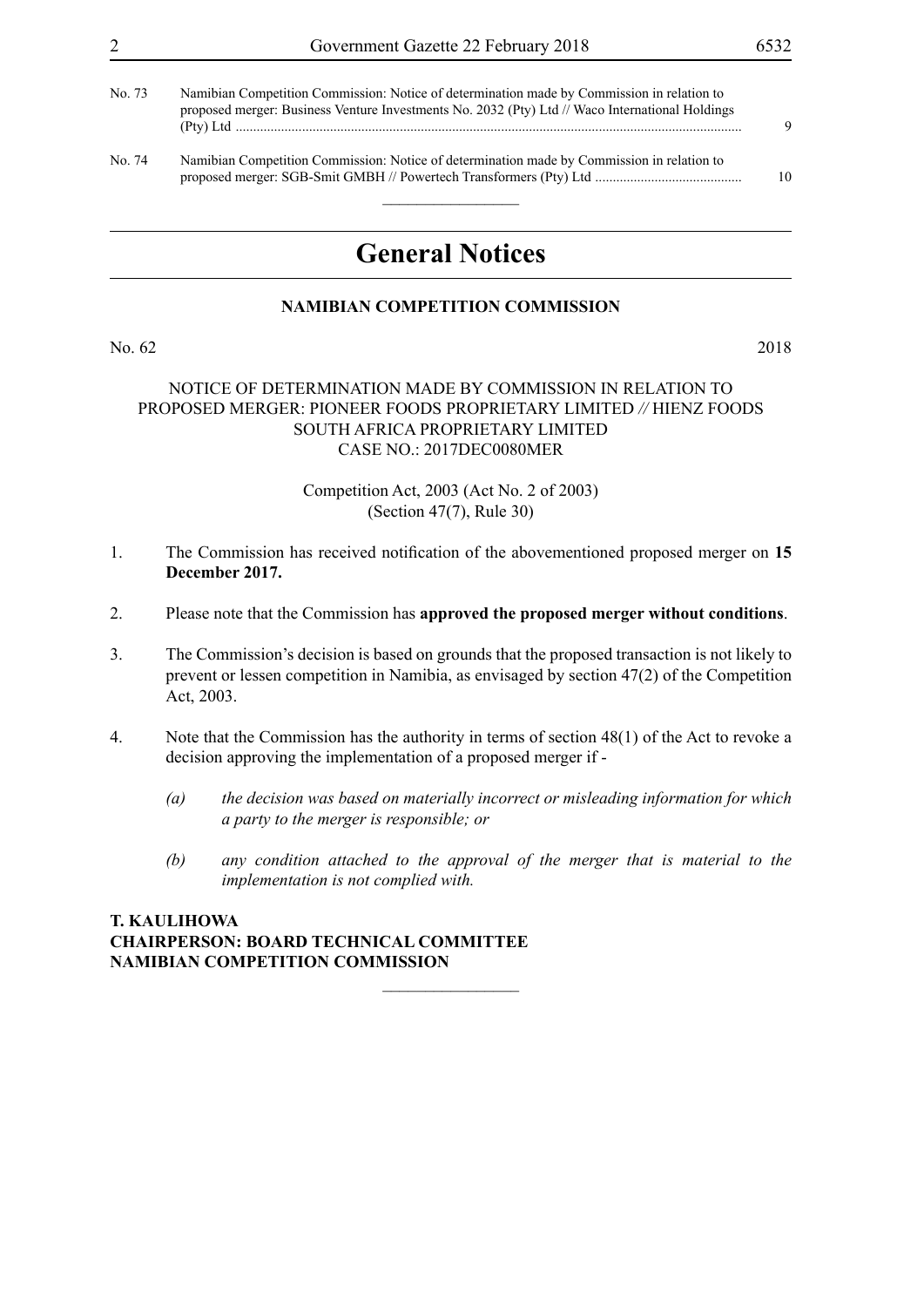# No. 63 2018

# NOTICE OF DETERMINATION MADE BY COMMISSION IN RELATION TO PROPOSED MERGER: MOTHER LODE NAMIBIA HOLDINGS (PTY) LTD // HIMMEL PROPERTIES AND RENTAL SERVICES (PTY) LTD CASE NO.: 2017DEC0086MER

Competition Act, 2003 (Act No. 2 of 2003) (Section 47(7), Rule 30)

- 1. The Commission has received notification of the abovementioned proposed merger on **15 December 2017.**
- 2. Please note that the Commission has **approved the proposed merger without conditions.**
- 3. The Commission's decision is based on grounds that the proposed transaction is not likely to prevent or lessen competition in Namibia, as envisaged by section 47(2) of the Competition Act, 2003.
- 4. Note that the Commission has the authority in terms of section 48(1) ofthe Act to revoke a decision approving the implementation of a proposed merger if -
	- *(a) the decision was based on materially incorrect or misleading information for which a party to the merger is responsible; or*
	- *(b) any condition attached to the approval of the merger that is material to the implementation is not complied with.*

# **T. KAULIHOWA Chairperson: BOARD TECHNICAL COMMITTEE Namibian Competition Commission**

# **NAMIBIAN COMPETITION COMMISSION**

 $\overline{\phantom{a}}$  , where  $\overline{\phantom{a}}$ 

### No. 64 2018

# NOTICE OF DETERMINATION MADE BY COMMISSION IN RELATION TO PROPOSED MERGER: ELEKTRO BLITZ CLOSE CORPORATION *//*  KAI JOHANN TEGETHOFF AND HEIKO STRANGHONER CASE NO.: 2017DEC0078MER

Competition Act, 2003 (Act No. 2 of 2003) (Section 47(7), Rule 30)

- 1. The Commission has received notification of the abovementioned proposed merger on **15 December 2017.**
- 2. Please note that the Commission has **approved the proposed merger without conditions**.
- 3. The Commission's decision is based on grounds that the proposed transaction is not likely to prevent or lessen competition in Namibia, as envisaged by section 47(2) of the Competition Act, 2003.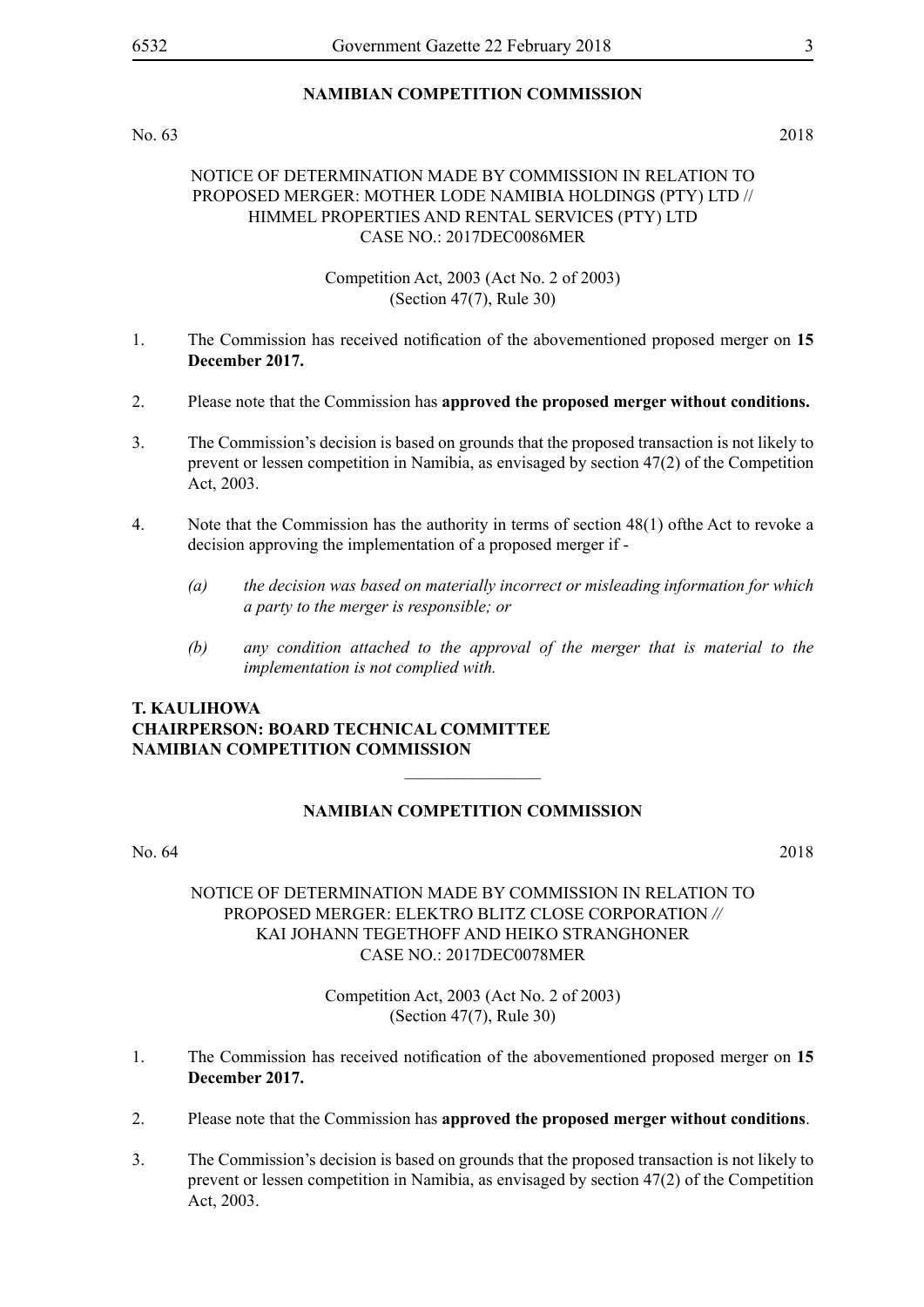- 4. Note that the Commission has the authority in terms of section 48(1) of the Act to revoke a decision approving the implementation of a proposed merger if -
	- *(a) the decision was based on materially incorrect or misleading information for which a party to the merger is responsible; or*
	- *(b) any condition attached to the approval of the merger that is material to the implementation is not complied with.*

# **T. KAULIHOWA Chairperson: BOARD TECHNICAL COMMITTEE Namibian Competition Commission**

# **NAMIBIAN COMPETITION COMMISSION**

 $\overline{\phantom{a}}$  , where  $\overline{\phantom{a}}$ 

#### No. 65 2018

# NOTICE OF DETERMINATION MADE BY COMMISSION IN RELATION TO PROPOSED MERGER: PROPOSED MERGER NOTICE: ADCOCK INGRAM HEALTHCARE (PTY) LTD // GENOP HOLDINGS (PTY) LTD CASE NO.: 2017NOV0075MER

# Competition Act, 2003 (Act No. 2 of 2003) (Section 47(7), Rule 30)

- 1. The Commission has received notification of the abovementioned proposed merger on 2**3 November 2017.**
- 2. Please note that the Commission has **approved the proposed merger without conditions.**
- 3. The Commission's decision is based on grounds that the proposed transaction is not likely to prevent or lessen competition in Namibia, as envisaged by section 47(2) of the Competition Act, 2003.
- 4. Note that the Commission has the authority in terms of section 48(1) ofthe Act to revoke a decision approving the implementation of a proposed merger if -

 $\frac{1}{2}$ 

- *(a) the decision was based on materially incorrect or misleading information for which a party to the merger is responsible; or*
- *(b) any condition attached to the approval of the merger that is material to the implementation is not complied with.*

# (**T. KAULIHOWA Chairperson: BOARD TECHNICAL COMMITTEE Namibian Competition Commission**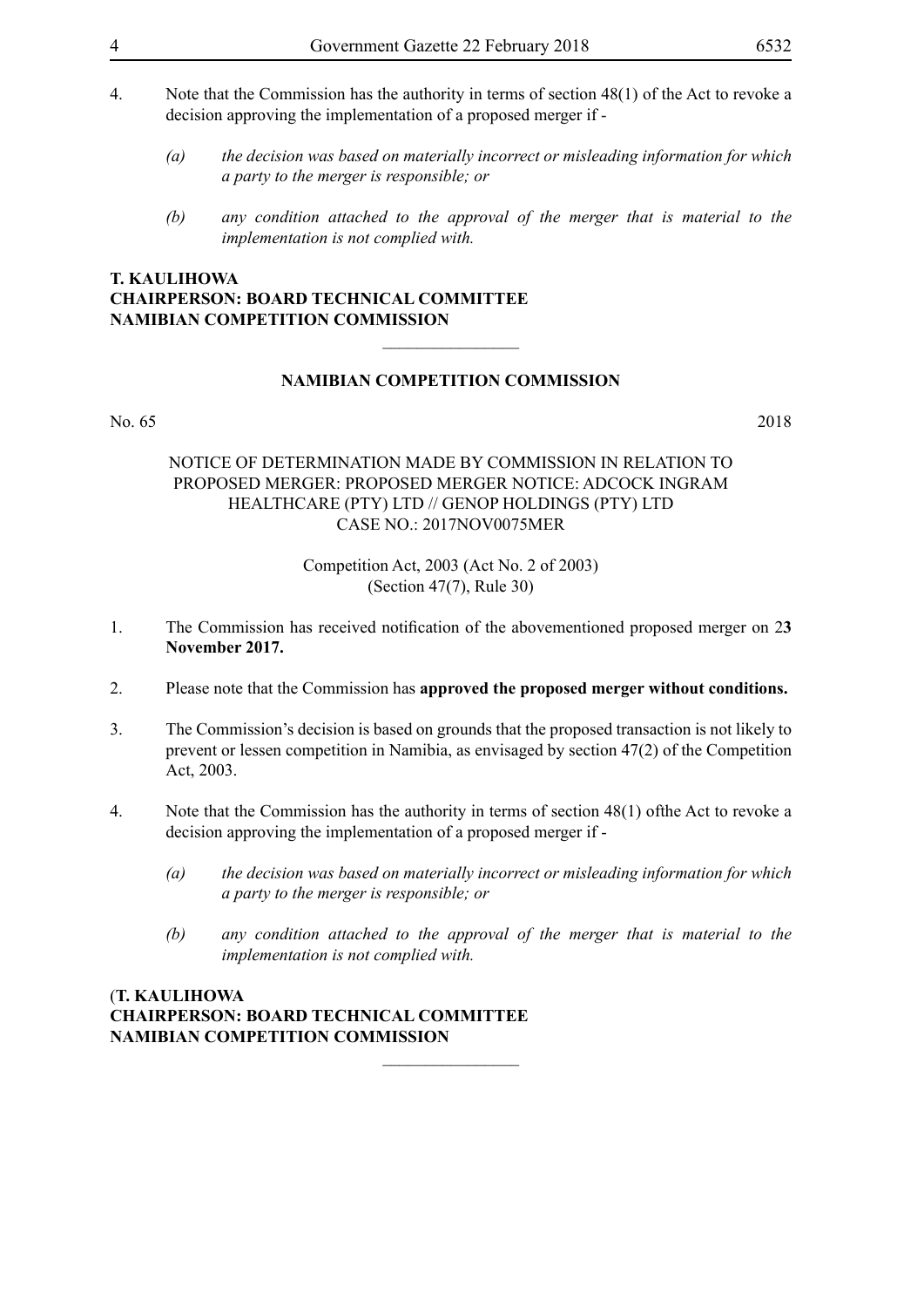No. 66 2018

# NOTICE OF DETERMINATION MADE BY COMMISSION IN RELATION TO PROPOSED MERGER: SHELFCO INVESTMENTS ONE SEVEN THREE (PTY) LTD // OTJIWARONGO HARDWARE CLOSE CORPORATION CASE NO.: 2017DEC0085MER

# Competition Act, 2003 (Act No. 2 of 2003) (Section 47(7), Rule 30)

- 1. The Commission received notification of the abovementioned proposed merger on **15 December 2017.**
- 2. Please note that the Commission has **approved the proposed merger without conditions.**
- 3. The Commission's decision is based on grounds that the proposed transaction is not likely to substantially prevent or lessen competition in Namibia, as envisaged by section 47(2) of the Competition Act, 2003.
- 4. Note that the Commission has the authority in terms of section 48(1) ofthe Act to revoke a decision approving the implementation of a proposed merger if -
	- *(a) the decision was based on materially incorrect or misleading information for which a party to the merger is responsible; or*
	- *(b) any condition attached to the approval of the merger that is material to the implementation is not complied with.*

# **T. KAULIHOWA Chairperson: BOARD TECHNICAL COMMITTEE Namibian Competition Commission**

# **NAMIBIAN COMPETITION COMMISSION**

 $\overline{\phantom{a}}$  , where  $\overline{\phantom{a}}$ 

No. 67 2018

# NOTICE OF DETERMINATION MADE BY COMMISSION IN RELATION TO PROPOSED MERGER: GONDWANA COLLECTION NAMIBIA (PTV) LTD// AULDEN HARLECH-JONES T/A THE CARDBOARD BOX CASE NO.: 2017DEC0079MER

Competition Act, 2003 (Act No. 2 of 2003) (Section 47(7), Rule 30)

- 1. The Commission has received notification of the abovementioned proposed merger on **15 December 2017.**
- 2. Please note that the Commission has **approved the proposed merger without conditions.**
- 3. The Commission's decision is based on grounds that the proposed transaction is not likely to prevent or lessen competition in Namibia, as envisaged by section 47(2) of the Competition Act, 2003.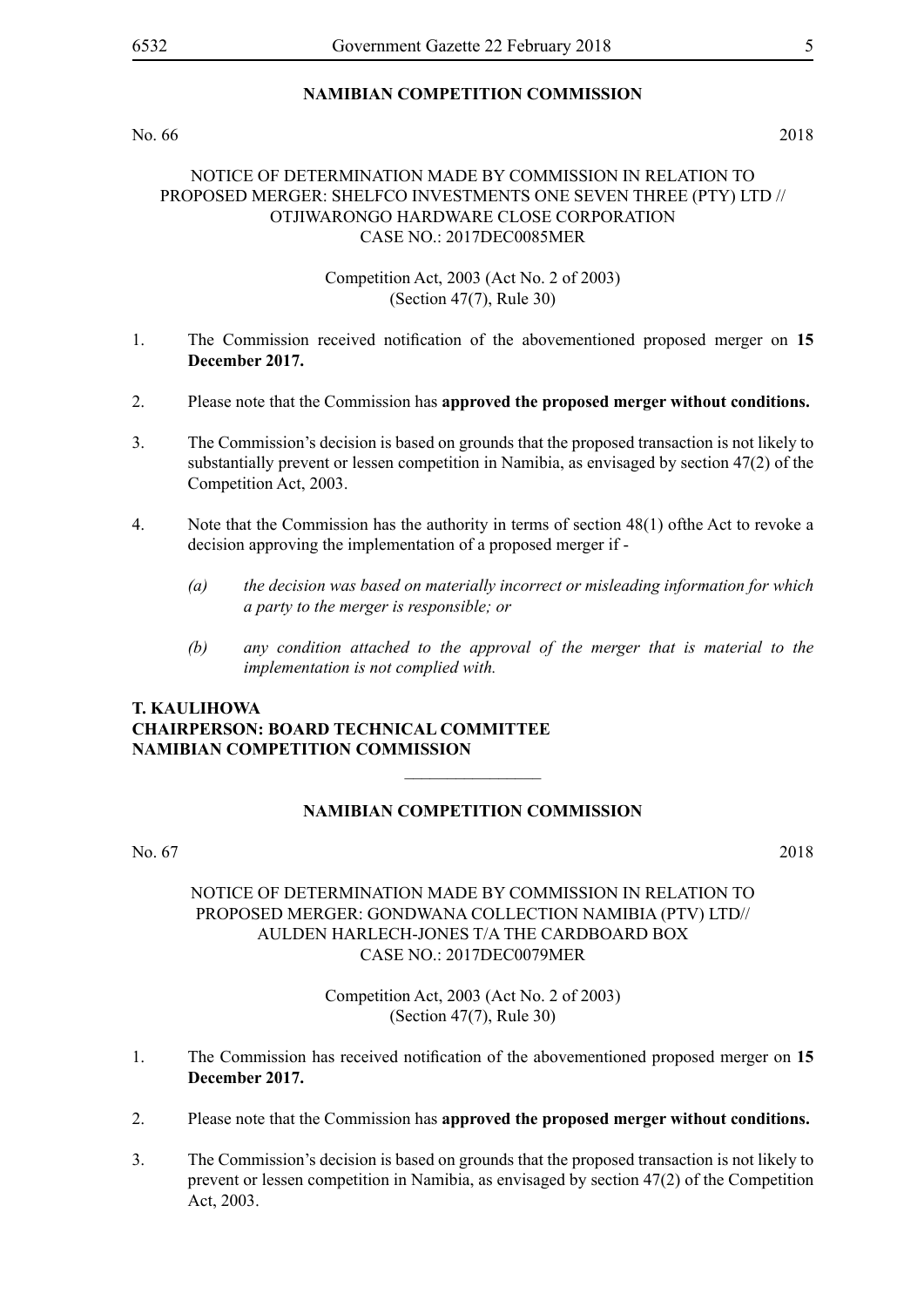- 4. Note that the Commission has the authority in terms of section 48(1) of the Act to revoke a decision approving the implementation of a proposed merger if -
	- *(a) the decision was based on materially incorrect or misleading information for which a party to the merger is responsible; or*
	- *(b) any condition attached to the approval of the merger that is material to the implementation is not complied with.*

# **T. KAULIHOWA Chairperson: BOARD TECHNICAL COMMITTEE Namibian Competition Commission**

# **NAMIBIAN COMPETITION COMMISSION**

 $\overline{\phantom{a}}$  , where  $\overline{\phantom{a}}$ 

#### No. 68 2018

# NOTICE OF DETERMINATION MADE BY COMMISSION IN RELATION TO PROPOSED MERGER: PROFILE INVESTMENT HOLDINGS (PTY) LTD// DYNAMIC CONCRETE SOLUTIONS (PTY) LTD CASE NO.: 2017DEC0071MER

# Competition Act, 2003 (Act No. 2 of 2003) (Section 47(7), Rule 30)

- 1. The Commission has received notification of the abovementioned proposed merger on **15 December 2017.**
- 2. Please note that the Commission has **approved the proposed merger without conditions.**
- 3. The Commission's decision is based on grounds that the proposed transaction is not likely to prevent or lessen competition in Namibia, as envisaged by section 47(2) of the Competition Act, 2003.
- 4. Note that the Commission has the authority in terms of section 48(1) ofthe Act to revoke a decision approving the implementation of a proposed merger if -

 $\frac{1}{2}$ 

- *(a) the decision was based on materially incorrect or misleading information for which a party to the merger is responsible; or*
- *(b) any condition attached to the approval of the merger that is material to the implementation is not complied with.*

# **T. KAULIHOWA Chairperson: BOARD TECHNICAL COMMITTEE Namibian Competition Commission**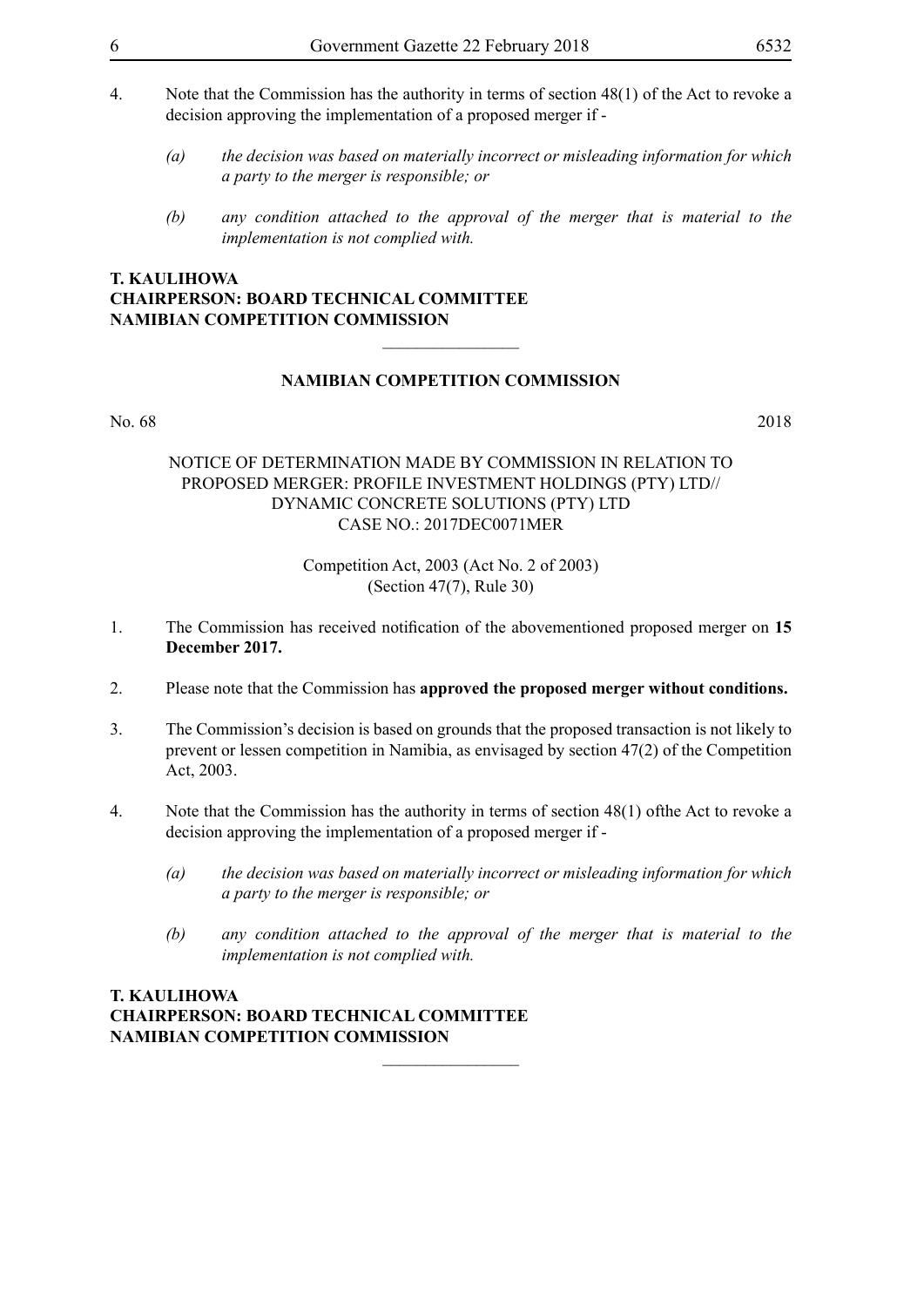No. 69 2018

# NOTICE OF DETERMINATION MADE BY COMMISSION IN RELATION TO PROPOSED MERGER: DOWNS INVESTMENTS CC // ONGWEDIVA SPAR CASE NO.: 2017NOV0067MER

Competition Act, 2003 (Act No. 2 of 2003) (Section 47(7), Rule 30)

- 1. The Commission has received notification of the abovementioned proposed merger on **16 November 2017.**
- 2. Please note that the Commission has **approved the proposed merger without conditions.**
- 3. The Commission's decision is based on grounds that the proposed transaction is not likely to prevent or lessen competition in Namibia, as envisaged by section 47(2) ofthe Competition Act, 2003.
- 4. Note that the Commission has the authority in terms of section 48(1) of the Act to revoke a decision approving the implementation of a proposed merger if -
	- *(a) the decision was based on materially incorrect or misleading information for which a party to the merger is responsible; or*
	- *(b) any condition attached to the approval of the merger that is material to the implementation is not complied with.*

# **T. KAULIHOWA Chairperson: BOARD TECHNICAL COMMITTEE Namibian Competition Commission**

# **NAMIBIAN COMPETITION COMMISSION**

 $\frac{1}{2}$ 

No. 70 2018

# NOTICE OF DETERMINATION MADE BY COMMISSION IN RELATION TO PROPOSED MERGER: ROBERT BOSCH GMBH *//* HYTECH HOLDINGS (PTY) LTD CASE NO.: 2017DEC0077MER

# Competition Act, 2003 (Act No. 2 of 2003) (Section 47(7), Rule 30)

- 1. The Commission received notification of the abovementioned proposed merger on **5 December 2017.**
- 2. Please note that the Commission has **approved the proposed merger without conditions**.
- 3. The Commission's decision is based on grounds that the proposed transaction is not likely to substantially prevent or lessen competition in Namibia, as envisaged by section 47(2) of the Competition Act, 2003.
- 4. Note that the Commission has the authority in terms of section 48(1) of the Act to revoke a decision approving the implementation of a proposed merger if -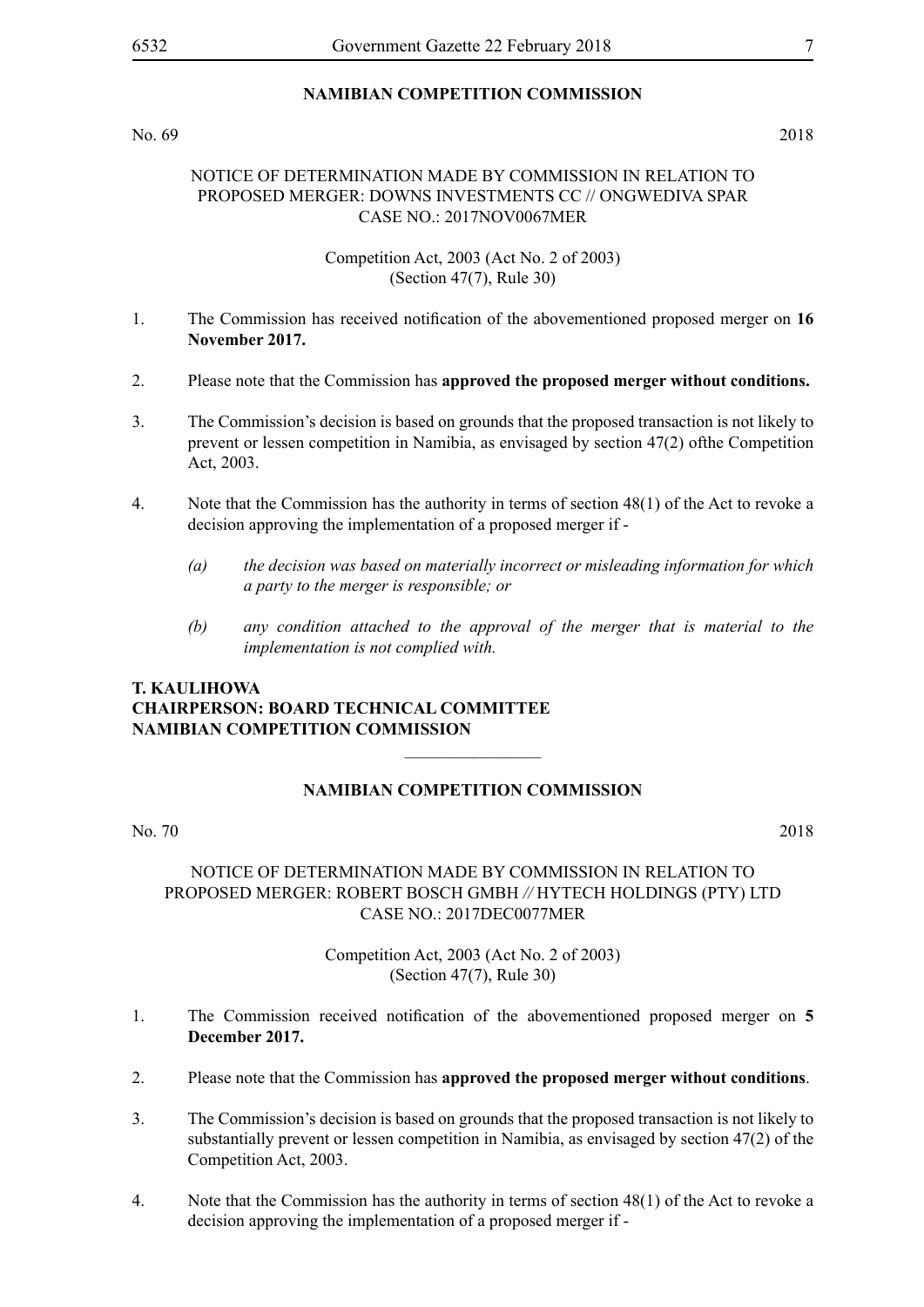- *(a) the decision was based on materially incorrect or misleading information for which a party to the merger is responsible; or*
- *(b) any condition attached to the approval of the merger that is material to the implementation is not complied with.*

# **T. KAULIHOWA Chairperson: BOARD TECHNICAL COMMITTEE Namibian Competition Commission**

# **NAMIBIAN COMPETITION COMMISSION**

 $\frac{1}{2}$ 

No. 71 2018

# NOTICE OF DETERMINATION MADE BY COMMISSION IN RELATION TO PROPOSED MERGER: MAGOTTEAUX INTERNATIONAL S.A ("MAGOTTEAUX") *//*  THE SCAW SOUTH AFRICA (PTY) LTD ("SCAW") CASE NO.: 2017DEC0083MER

# Competition Act, 2003 (Act No. 2 of 2003) (Section 47(7) Rule 30)

- 1. The Commission has received notification of the abovementioned proposed merger on **15 December 2017.**
- 2. Please note that the Commission has **approved the proposed merger without conditions**.
- 3. The Commission's decision is based on grounds that the proposed transaction is not likely to prevent or lessen competition in Namibia, as envisaged by section 47(2) of the Competition Act, 2003.
- 4. Note that the Commission has the authority in terms of section 48(1) of the Act to revoke a decision approving the implementation of a proposed merger if -

 $\overline{\phantom{a}}$  , where  $\overline{\phantom{a}}$ 

- *(a) the decision was based on materially incorrect or misleading information for which a party to the merger is responsible; or*
- *(b) any condition attached to the approval of the merger that is material to the implementation is not complied with.*

# **T. KAULIHOWA Chairperson: BOARD TECHNICAL COMMITTEE Namibian Competition Commission**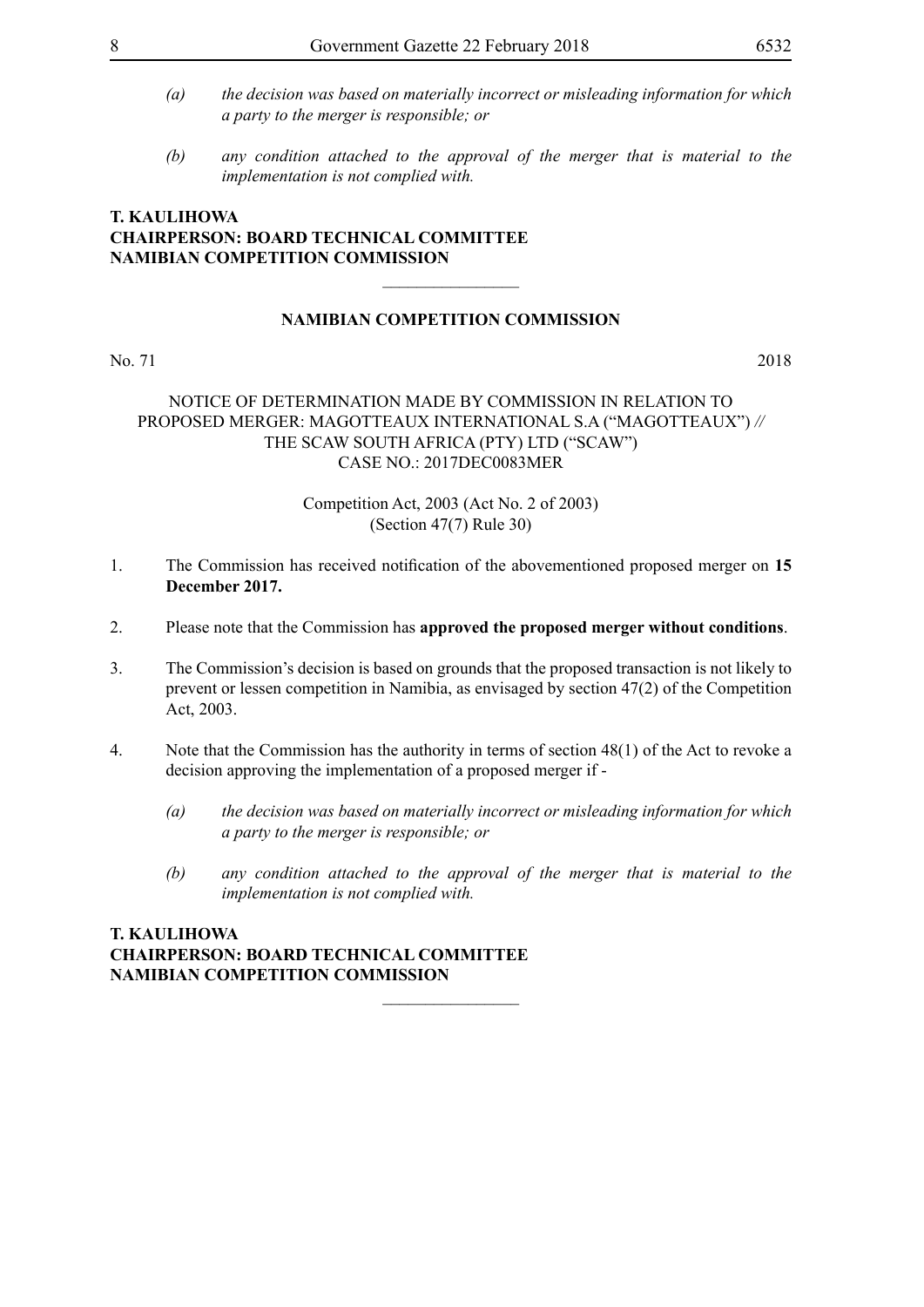# No. 72 2018

# NOTICE OF DETERMINATION MADE BY COMMISSION IN RELATION TO PROPOSED MERGER: BARNES SOUTHERN PALACE HOLDINGS (PTY) LTD // SCAW SOUTH AFRICA (PTY) LTD CASE NO.: 2017DEC0082MER

Competition Act, 2003 (Act No. 2 of 2003) (Section 47(7), Rule 30)

- 1. The Commission has received notification of the abovementioned proposed merger on **15 December 2017.**
- 2. Please note that the Commission has **approved the proposed merger without conditions.**
- 3. The Commission's decision is based on grounds that the proposed transaction is not likely to prevent or lessen competition in Namibia, as envisaged by section 47(2) of the Competition Act, 2003.
- 4. Note that the Commission has the authority in terms of section 48(1) of the Act to revoke a decision approving the implementation of a proposed merger if -
	- *(a) the decision was based on materially incorrect or misleading information for which a party to the merger is responsible; or*
	- *(b) any condition attached to the approval of the merger that is material to the implementation is not complied with.*

# **T. KAULIHOWA Chairperson: BOARD TECHNICAL COMMITTEE Namibian Competition Commission**

# **NAMIBIAN COMPETITION COMMISSION**

 $\overline{\phantom{a}}$  , where  $\overline{\phantom{a}}$ 

### No. 73 2018

# NOTICE OF DETERMINATION MADE BY COMMISSION IN RELATION TO PROPOSED MERGER: BUSINESS VENTURE INVESTMENTS NO. 2032 (PTY) LTD // WACO INTERNATIONAL HOLDINGS (PTY) LTD CASE NO.: 2017NOV0076MER

Competition Act, 2003 (Act No. 2 of 2003) (Section 47(7), Rule 30)

- 1. The Commission has received notification of the abovementioned proposed merger on **29 November 2017.**
- 2. Please note that the Commission has **approved the proposed merger without conditions.**
- 3. The Commission's decision is based on grounds that the proposed transaction is not likely to prevent or lessen competition in Namibia, as envisaged by section 47(2) of the Competition Act, 2003.